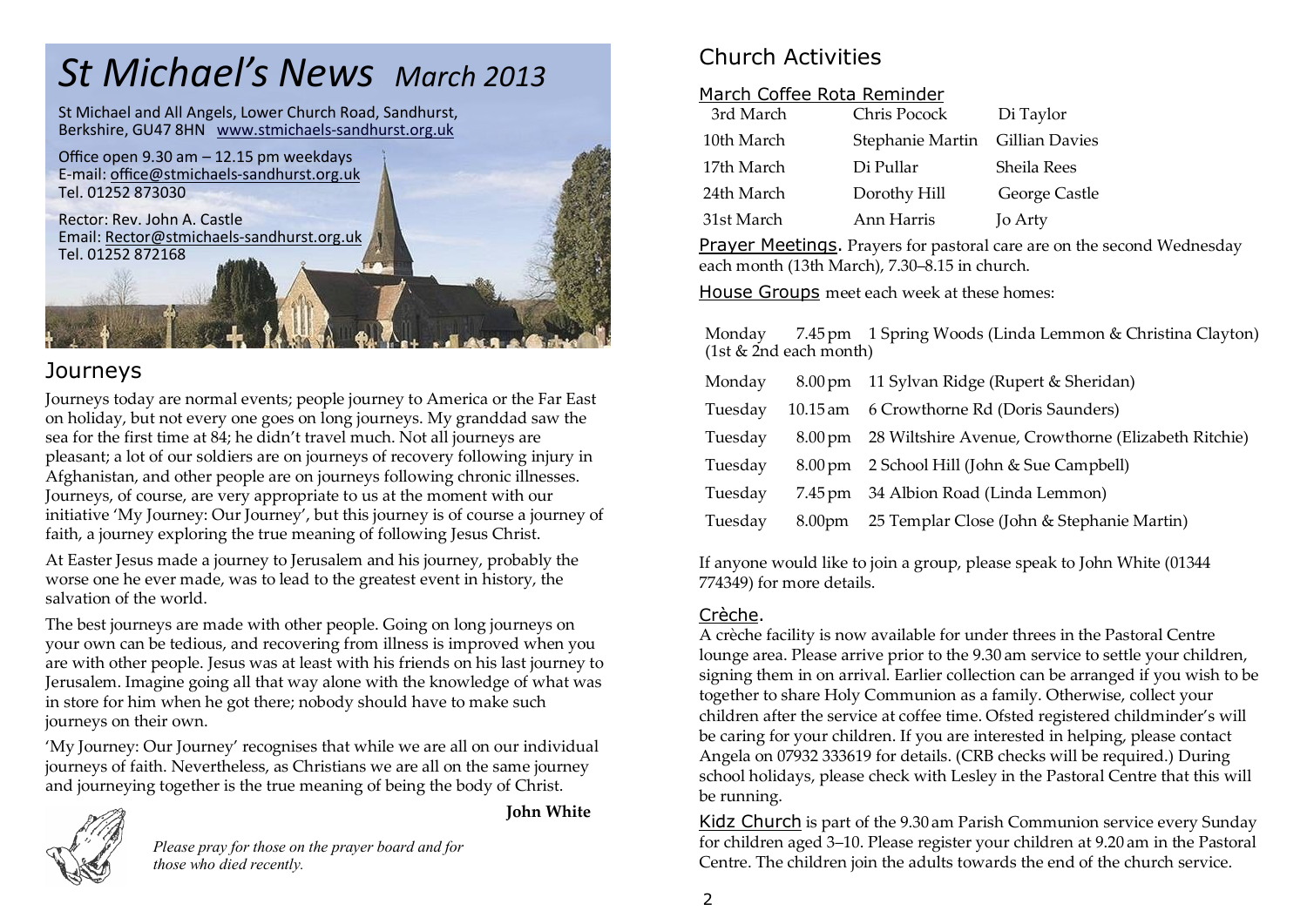## LinkUp: Pastoral Care at St Michael's

Over the last year we have been looking at ways to revamp the pastoral care at St Michael's. As Christians we have a responsibility to God and to each other, as we are all members of the Church, the Body of Christ. As *The Message Bible* puts it in 1 Corinthians 12 :25-26:

'The way God designed our bodies is a model for understanding our lives together as a church: every part dependent on every other part, the parts we mention and the parts we don't, the parts we see and the parts we don't. If one part hurts, every other part is involved in the hurt, and in the healing. If one part flourishes, every other part enters into the exuberance.'

One of the ways we have decided to do this is to get most of the congregation involved in a small way. We are calling this scheme 'LinkUp'. The first phase is to link the congregation across the different services so we can all be 'part of the Body of Christ', linked together and connected to each other. One image might be to think of this as the nervous system of the body, constantly checking that all the parts are OK.

To do this we are going to set up a network of volunteers, the 'Links', covering everyone in all the congregation. The Links will watch over those in their care, just by noticing if someone hasn't been to church for a few weeks and contacting them to see if all is well. Also, especially for people who aren't in any group, to say hello in church or to share an occasional cup of coffee after the service. More importantly, to make sure they feel part of the church and don't feel left out.

We are starting with all the different groups in church and asking for a representative of each group to be the 'Link', ensuring that all of the members of their groups are included. Then we will set up a group of volunteers to be the 'Link' for people not in established groups.

We will have an informal LinkUp meeting once a term. This is important as this is where we will link with people from the other services and groups, thus joining the congregation as part of one body, the part of Christ's body that is St Michael's.

I do hope and pray that most people will be willing to be part of this scheme, as it will be the minimum input for the maximum benefit. If you wish to become involved, please contact me.

Linda Lemmon 01252 874525 [thirtyfour@btinternet.com](mailto:thirtyfour@btinternet.com) Pastoral Care Co-Ordinator



REACH, for children in Year 6 and above, runs parallel to the Parish Communion service, at 9:30–10:45 am and starts in the Upper Room of the Pastoral Centre.

Toddler Time is on the 2nd and 4th Thursdays of the month at 9.30–11.00 am, except during school holidays.

The LinkScheme is putting together a list of congregation members who would be willing occasionally to offer a lift to one of our church members. If you would be willing to be called on for this please contact a member of the Link committee: Hilary Smith (01252 872683), Stephanie Martin (01252 873316), Janet Pilbeam (01252 871386), Linda Lemon (01252 874524).

#### Church groups

Please book all planned events through the office (01252 873030) to ensure there are no double bookings. The office takes private bookings most weekends, so it is essential that dates are checked and then entered into the office diary. A booking form should also be completed giving times required. Please do not ask clergy to take on this responsibility.

#### Family Service

Help is always required for the Family Service with regards to refreshments, sides persons and technicians. If you would like to volunteer, please email me at kirsty@tcb-[arrow.co.uk.](mailto:kirsty@tcb-arrow.co.uk) Thank you, Kirsty Dunlop

#### When times are hard

For many people these are hard times financially – many are facing uncertain futures, with redundancy or cuts in income compounding the pressures all of us face from rising prices on many fronts.

As Christians, we have a responsibility to care for those in need, and with this in mind the PCC has a hardship fund so that we can assist those facing financial crisis. The Fund is intended to help those living within the parish of Sandhurst (who need not be church-goers), or those who have an active and current connection to St. Michael's Church, and is for 'emergency help' rather than on-going support. All enquiries will be treated in the strictest confidence.

#### Holy Listening

More and more ordinary people in the Church today are finding it helpful to have someone to talk to about their daily lives as a Christian; that someone may be referred to as a spiritual director, a soul friend or a companion 'on the way'. The person will not be a close friend and almost certainly not a member of your own church, so that they are able to listen to you impartially and nonjudgmentally.

4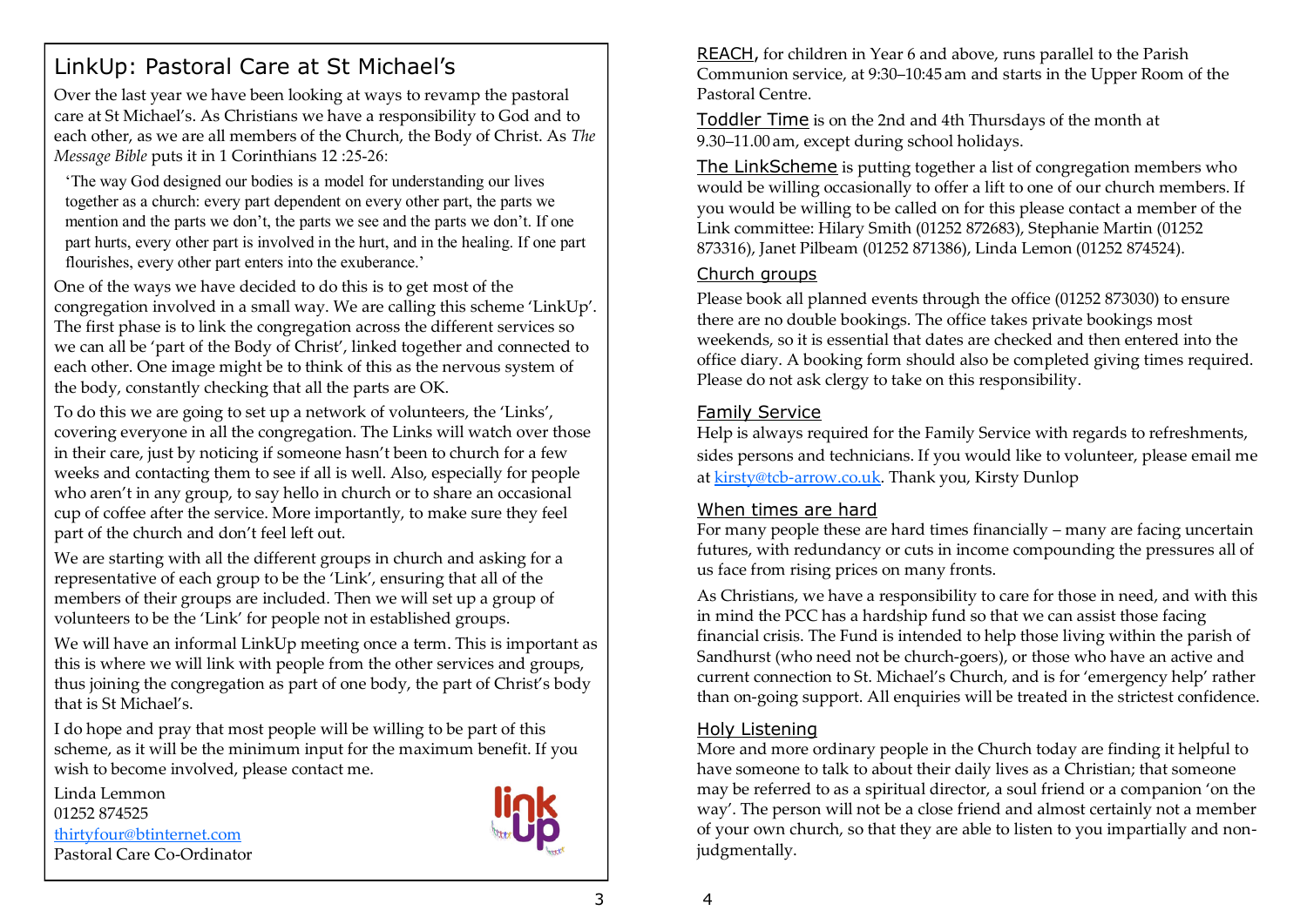Members of the Spiritual Direction Network for Oxford, Berks and Bucks (SPI –DIR) are offering a choice of two sessions on Tuesday 12th March so that you can find out more: 10.00am–12.00 noon (coffee from 9.45am) or 8.00pm– 10.00pm (coffee from 7.45 pm) at St John's Church, Crowthorne. RG45 7NT ([www.crowthorneparishchurch.org.uk\)](http://www.crowthorneparishchurch.org.uk/). For further details and a brochure please contact Hazel Berry at [Sonningdeaneryprojects@googlemail.com.](mailto:Sonningdeaneryprojects@googlemail.com)  Leaflets will be available in church.

#### CAP Money Course

Christians Against Poverty (CAP) is a nationally based Christian charity that works with local churches to help people manage their money, and live a fuller life with the resources God has blessed them with. CAP has set up a course for anyone who is worried about money or is struggling to manage it effectively. Do you wonder how you are going to make ends meet this month? Do you wish you could save for a holiday or, even, for the future?

CAP Money is a *free* course of three one-hour sessions to get you in control of your money. You will learn a simple system to help you budget, save and plan for the future. All personal information is fully confidential to you.

A few of us from St Michael's Church have decided to link with CAP and do something to help by being trained as CAP Money Coaches and to run a

course in the local area. This will be held at the Pastoral Centre, St Michael's Church. Phone Rupert on 01344 777137 to find out more and to register your interest. Alternatively, if you go on to the website [www.capmoney.org](http://www.capmoney.org/) you can find a lot more information and register your interest to join us, or another church nearer to you.



#### 'Dire Straights'.

Why do you think I am writing this – about money? 'Money' is a word we don't like to mention, a bit like bereavement. St Michael's Church is our church, a place we come to most Sunday's and other days, when other services take place. It will not be here for future generations if we don't rally round and do something about it.

I have been thinking! What can we do? When we leave home to come to church, why not pick up a **ONE POUND COIN** to put into the silver tray as you come in, or in the offertory bowls when they come round, regardless of whether we give monthly through envelopes in church or through the bank. *(Continued on page 6)*

## A Spiritual Spring Clean for Lent

*In church on Ash Wednesday Linda Lemon told us how important it is to carry out a Spiritual Spring clean in preparation for Easter.*



'How do you feel if you have neglected your housework through being too busy to do it? Dust everywhere – not quite the picture Dickens portrays in Great Expectations – Miss Haversham jilted at the altar – still in her bridal gown with mountains of dust and cobwebs everywhere.

'Great Expectations – this is what God has for each and every one of us. What he wants more than anything is a personal relationship with us. He wants to meet with us individually and collectively as a church. How are you fulfilling your obligations to your Dad in Heaven? We know you pop in to see Him on Sundays. Do you belong to a house group and have a chat with Him in the week? Do you try to check in with Him on a daily basis?

'Lent is a perfect time to give your Spiritual House a spring clean.

**Dust** – have you opened your Bible recently or is it collecting dust?

**Clutter** – is your life filled with clutter, things you don't use nor need? Is your spiritual life filled with things you have collected over the years or is it a moving, living thing; doing for others, helping God in looking after his world?

**DIY** – do you need to repair any broken relationships. Do you need to do some preventive work in your spiritual life to make sure it doesn't rot or rust? Jesus tells us in Matthew 6:19–21 "Don't store up treasures here on earth, where moths eat them and rust destroys them. Store them in heaven, where nothing can destroy them. Wherever your treasure is, there the desires of your heart will also be."

'We need to do our DIY before our spiritual houses are too ramshackle and broken. Set your house in order. Lent is the perfect time to do this.'

#### *(Continued from page 5)*

We average 80 people at our two main services. One pound each  $x 80 = £320$ per month, or £3,840 per year. What a difference that could make! Your £1 coin would be well used. Please read this and, hopefully, act on it. Thank you. Janet Pilbeam (Verger).

#### Donutting Madness

This month, the junior choir teamed up with REACH at the Alpine Snowsports Centre in Aldershot to rocket down a slope in man-sized donuts! Everyone had a great time … Can we do it again?

6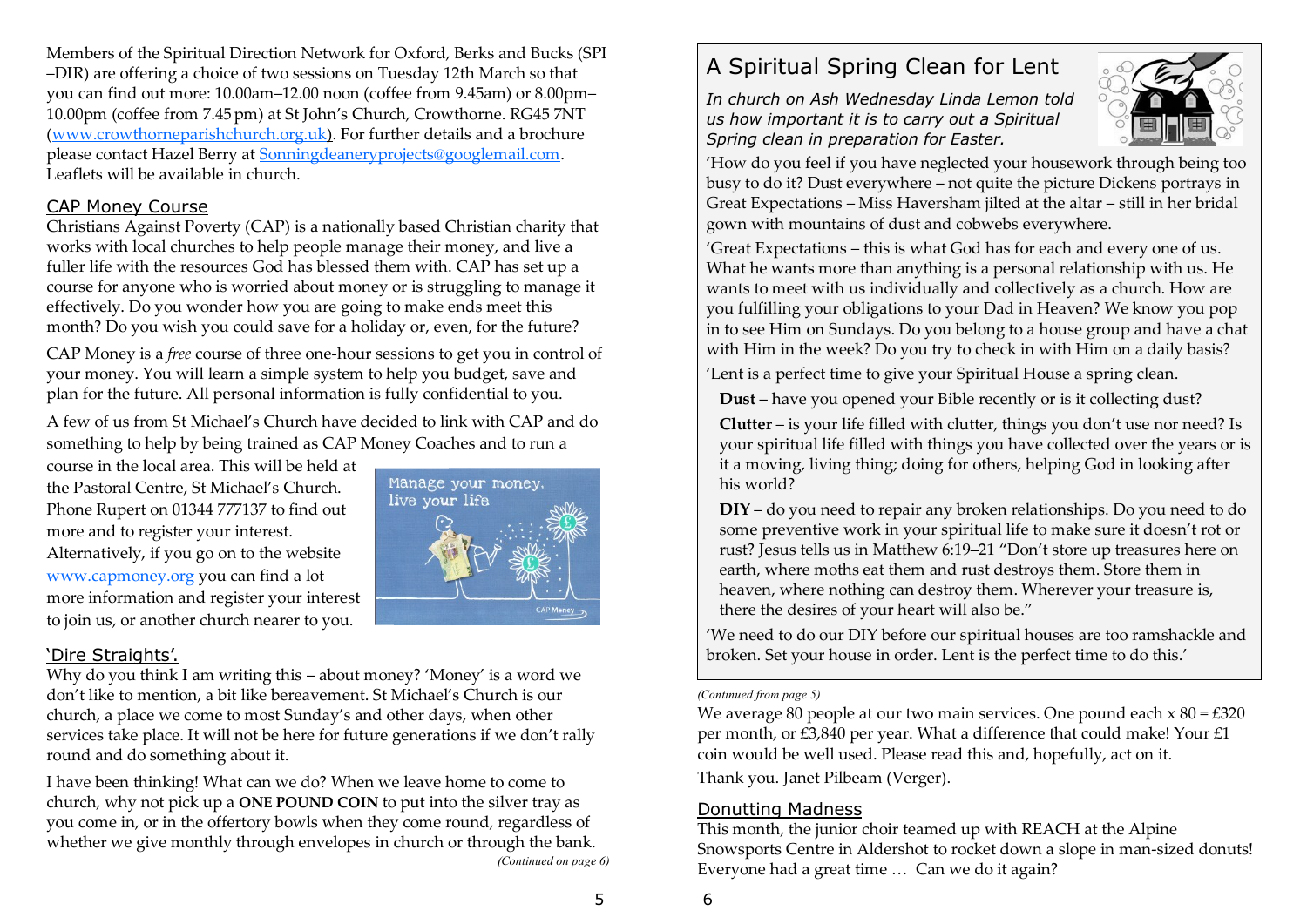#### Gift aid envelopes – new rules

If you are using gift aid envelopes please check that the following statement applies to your donations before using the envelopes:.

I confirm I have paid or will pay an amount of Income Tax and/or Capital Gains Tax for each tax year (6 April to 5 April) that is at least equal to the amount of tax that all the charities or Community Amateur Sports Clubs (CASCs) that I donate to will reclaim on my gifts for that tax year. I understand that other taxes such as VAT and council tax do not qualify. I understand that Sandhurst PCC will reclaim 25p of tax on every £1 that I give on or after 6 April 2008.

Thank you.

#### The Real Easter Egg

Out of the 80 million chocolate Easter eggs sold each year in the UK, the Real Easter Egg is the first and only Fairtrade chocolate egg to explain the meaning of Easter. It's a fun and unique way to share the Easter story.



This year there is a free activity pack in the box that includes the Easter story, activity poster, free iTunes download and a sticker set. The resurrection text from Mark is also given inside the lid. Each Real Easter Egg consists of a 125g milk chocolate egg. A 15 pence donation is made to Traidcraft Exchange per egg sold. Get your egg from Traidcraft stall, and to be certain of yours, let them know. Jill White

#### Our Winter Talks Series

There are still two talks to come in our winter series 'Building up our Christian Faith':

- **Tuesday 19th March 2013.** Canon David Hodgson Area Dean 'Living the Gospel of peace'
- **Tuesday 16th April 2013**. Rev. John Castle: 'Making sense of the Bible in the Modern World'

If you have missed a talk, or would like to hear it again, go to our website www.stmichaels-[sandhurst.org.uk/calendar](http://www.stmichaels-sandhurst.org.uk/calendar) and click on the audio file. It is usually available just a day or two after the talk is given.

#### The Social Committee

As some of you may know, Jill has to have further treatment and so we may not be around so much to take a very active role in the Social Committee. We would like someone or even two people to help out for six months, until we are over this. Please speak to Jan King or myself about what is involved. We meet every six to eight weeks to plan events. John White

**Come and help.** The social committee consists of John Martin, David Hunt, Jan King and Jill and John White. We attend either the 8.00 am or the 9.30 am service and because of that the main social events tend to be organised around them. We desperately need to cater for the younger age group, those who attend the family service, for example. We would be pleased to welcome new younger members to our team. We meet about six or seven times a year, starting at 8.00 pm and invariably home by 10.00 pm. If you would like to join us please make yourself known to one of the committee.

#### 100 CLUB DRAW – January

1st Prize: Mrs Jennie Hulbert No 63 £20 2nd Prize: Mrs Janet Pilbeam No 37 £10 3rd Prize: Mr Ed Berridge No 97 £5 £34 has been passed to church funds. Rosemary Dobson.

## Tearfund support for 'scarred' Syria

It is estimated that 3,000 people per day are fleeing the conflict within Syria to neighbouring countries such as Jordan, Lebanon, Turkey and Iraq. Most of those escaping are women and children, who leave with few possessions and are illequipped to cope with the winter weather. Tearfund and partners are



providing cooking utensils, stoves, blankets, mattresses, hygiene materials and medical supplies to help cope with the conditions, as well as plastic and other materials to improve makeshift shelters.

According to the UN, 728,000 Syrians have fled their country, a figure that is expected to rise to a million within just a few months. Most refugees end up staying with local communities rather than in camps, but host families are feeling the strain.

David Bainbridge, Tearfund's International Director, said, 'As the conflict has intensified, the number of people leaving Syria has risen rapidly over recent months. Through our partners, we are looking to work in areas where refugees are receiving little, if any, outside help. These people, mostly women and children, are extremely vulnerable and need our support and prayers.'

Give to Tearfund's Syria Crisis Appeal on the Internet by clicking [here](https://www.tearfund.org/get_involved/give/give_main/one-off_donations/syria_crisis_appeal/) or by searching for 'Tearfund Syria Crisis Appeal'.

7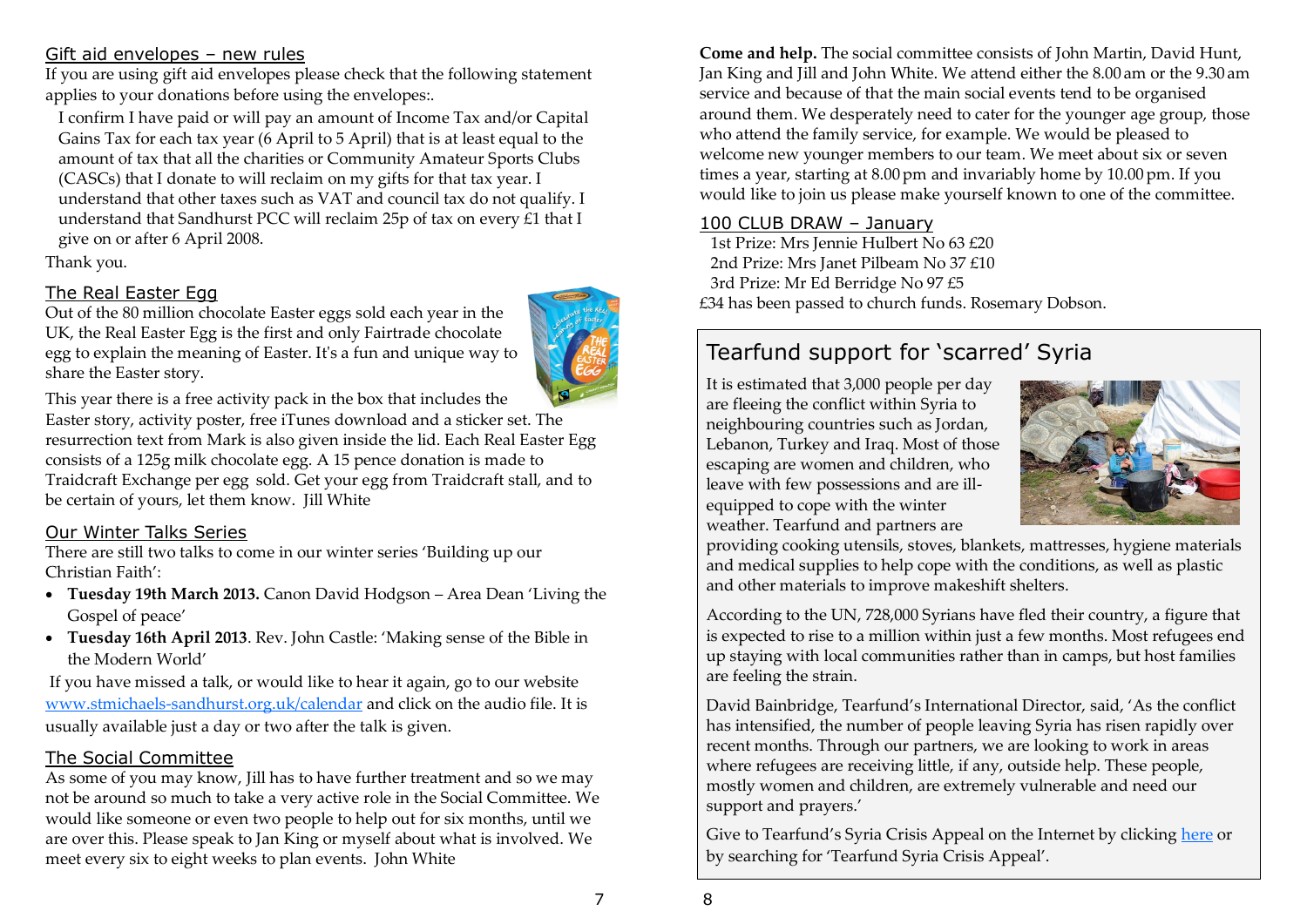#### St Michael's Churchyard

The grass is threatening to start growing again, which means the grass cutting team will soon be swinging back into action. Can you help us keep the churchyard trim and tidy by giving just a few hours of your time each month during the growing season? For more details please contact the Parish Office or Peter Hulbert on 01344 775881 (email: [hulbertx@gotadsl.co.uk\)](mailto:hulbertx@gotadsl.co.uk). Thank you.

#### Easter Lily Donations

Your donations are now invited for Easter lilies. Please sign the form at the back of church and take an envelope for your donation. This can be returned to a church warden or the Parish Office. The suggested amount this year for each lily is £3.50.

#### Shopping in Waitrose? – support Toddler Time

Kirstein McNamara who runs Toddler Time would like your support to purchase new toys. As from 1st March, Waitrose will be collecting the green tokens for three chosen charity's one of which is Toddler Time. At the end of the month the tokens are converted into a donation. Please help by choosing us! Many thanks.

#### Used Postage Stamps

Please keep collecting used stamps as this is a way we can easily help several charities. We currently support the British Kidney Patients' Association, the Star and Garter Homes, Research into Cot Death and The Leprosy Mission. Please cut round your stamps carefully to cut down on unnecessary weight. Many thanks, Doris Saunders and Jenny Thorn.

Church Fundraising. If you would like to organise a fundraising event for the church or make a suggestion, please contact John White (01344 774349) or Jan King (01344 750285).

#### Pastoral Centre

The Pastoral Centre facilities are available to hire at reasonable cost – special rates available for church members. Please ring the office on 01252 873030.

## Finance

For the year to **December** our average monthly giving was £7,525 compared to our budget of £8,106 – so behind budget. At end December we had £25,731 in the general fund bank account which represents 1.9 months of our budgeted annual expenses. This is better than the previous month, when we had 1.4 months and behind our target of three months.

## Church Calendar

| Date & Time                                              | Venue                    | Event                               | Contact                     |
|----------------------------------------------------------|--------------------------|-------------------------------------|-----------------------------|
| Sat 2 March<br>7.00 for 7.30 pm start                    | Pastoral Centre          | Quiz Night                          | John and<br>Jill White*     |
| Sun 3rd March                                            | Church                   | 'Supermarket'<br>Quiz launched.     | Jan King                    |
| Sun 3rd March                                            | Church                   | Bring and Share<br>Lunch            | Churchwardens               |
| Tue 12th March<br>10.00 am and 8.00 pm                   | St John's,<br>Crowthorne | Holy Listening<br>(see p4)          | Hazel Berry<br>01344 772578 |
| Sun 17th March<br>$8.45 - 9.30$ am<br>$10.30 - 11.15$ am | Pastoral Centre          | Home produce<br>stall               | Jan King*                   |
| Tue 19th March<br>$8.00 \text{ pm}$                      | Church                   | 5th Winter Talk<br>by David Hodgson | Church Office               |

If you could help with a social event  $(* =$  helpers needed) or would like to make a suggestion, please contact John White (01344 774349) or Jan King (01344 750285 or king4kings@aol.com).

Food Bank. Thank you for the food donations so far. Please keep them coming. Collection boxes are located in the church and in the Pastoral Centre.

#### The Triangle Café and Christian Bookshop

Sadly our sale has finished! But for those who missed some great bargains, we still have some available, such as CDs for as little as 99p, books and frames at half-price.

**Lent and Easter**. The Triangle has a very wide range of great devotional and other material available for all. See some of them on our website at [www.thetriangle.org.uk](http://www.thetriangle.org.uk) or call 01252 519172. (The Triangle Café and Christian Bookshop, 64 Kingsmead, Farnborough, Hampshire, GU147SL.)

#### Newsletter

Please email William Lee at [stmichaelschurch@hotmail.co.uk](mailto:stmichaelschurch@hotmail.co.uk) or leave written requests with the Pastoral Centre office. Deadline for the April edition: 18th March 2013.

You can now receive future editions of this newsletter by email? These are in colour and are normally available a few days before the paper copy. To receive them, contact PCC member David Hunt ([david.hunt@bcs.org.uk\)](mailto:david.hunt@bcs.org.uk).